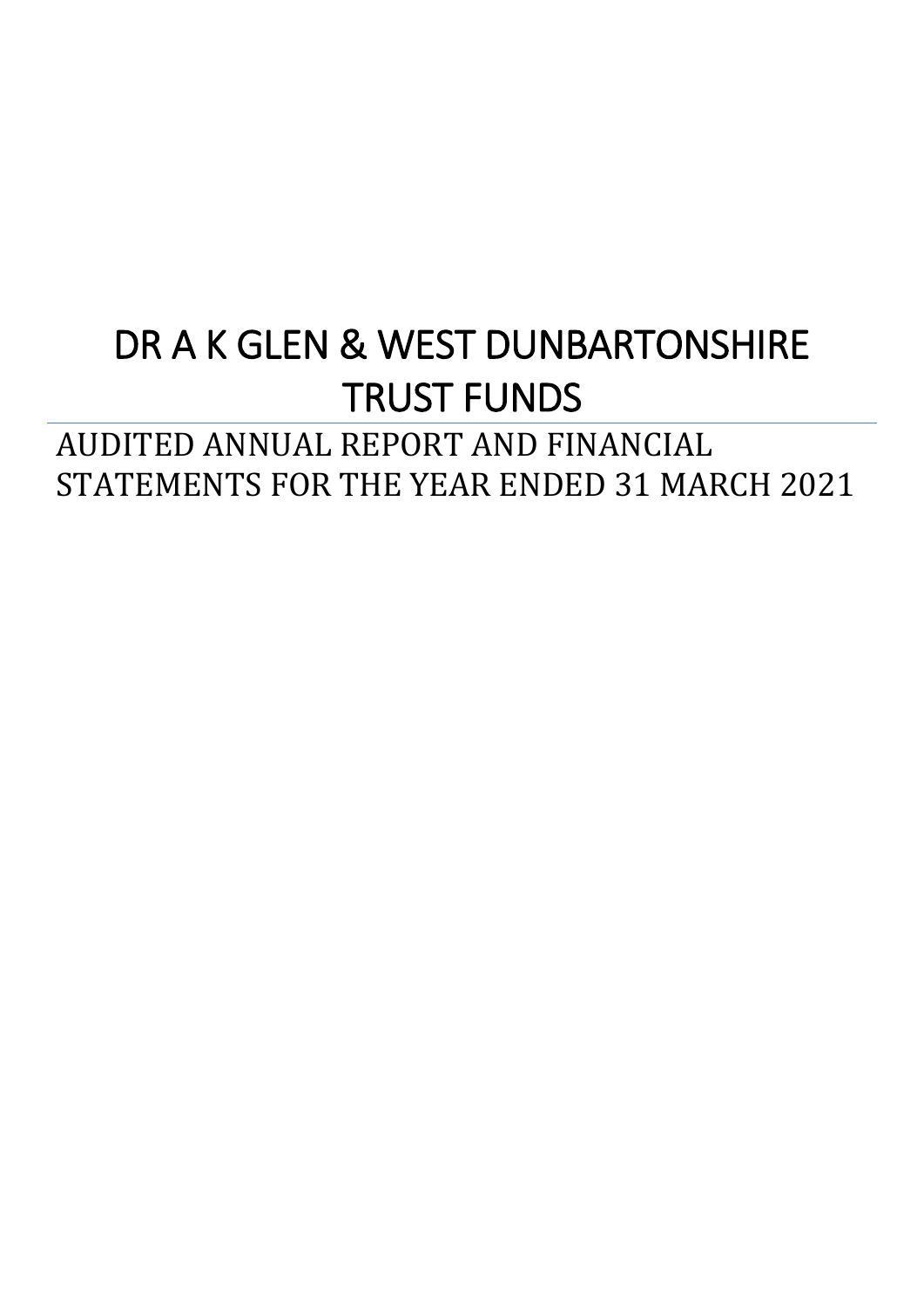# **Contents**

# **Pages**

| Contents                                  |           |
|-------------------------------------------|-----------|
| Trustees' Annual Report                   | $2 - 5$   |
| <b>Statement of Receipts and Payments</b> | 6         |
| <b>Statement of Balances</b>              |           |
| Note to the Accounts                      | $8 - 9$   |
| Independent Audit Certificate             | $10 - 12$ |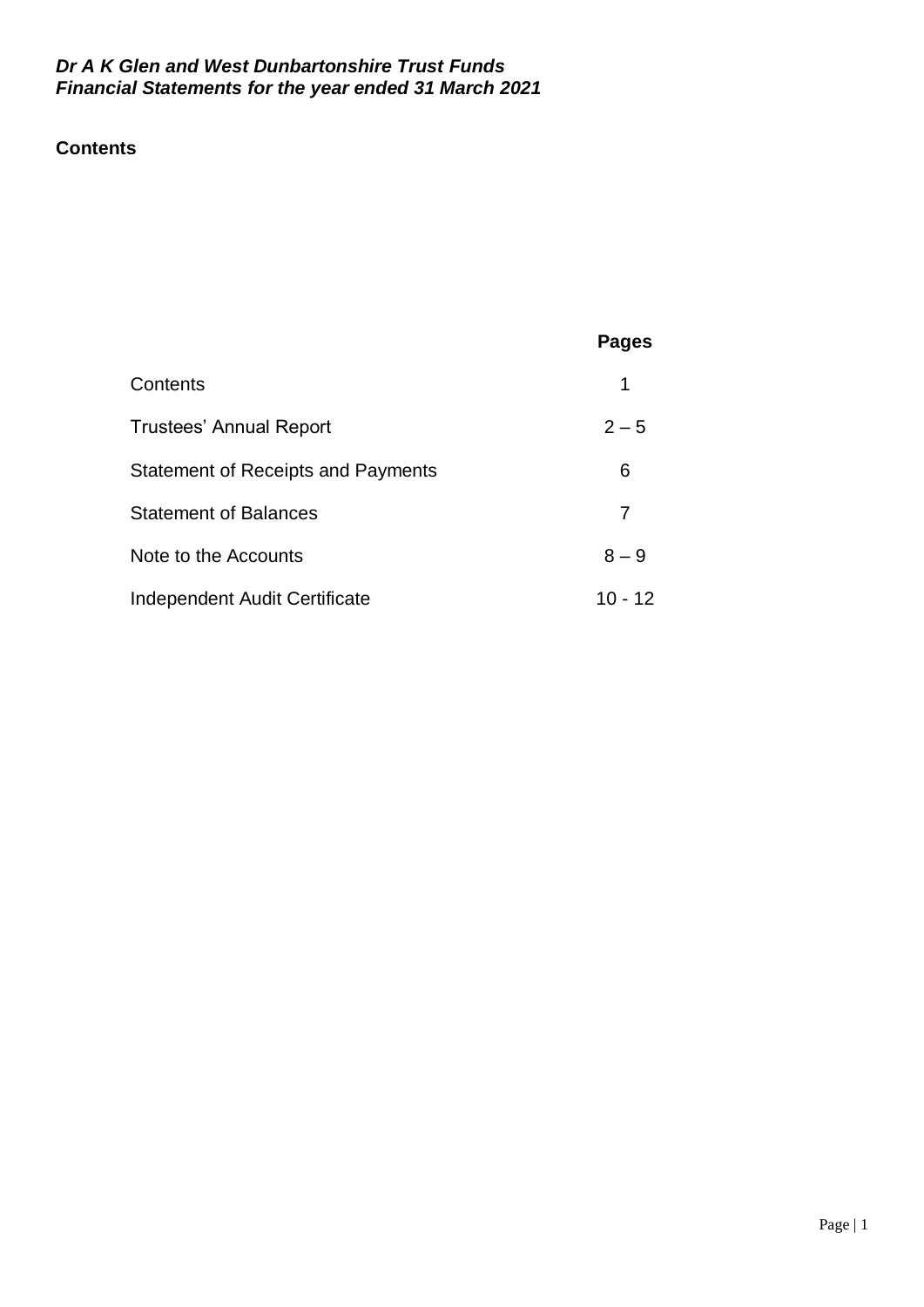# **Trustees' Annual Report**

#### **Introduction**

The Trustees present the annual report together with the Financial Statements for the year ended 31 March 2021.

#### **Administration Information**

West Dunbartonshire Council is sole Trustee for all Trust Funds with the exception of Dunbartonshire Educational Trust Scheme 1962 and McAuley Prize for Mathematics. The table below identifies the Trustees for 2020/21.

| <b>Trust Funds</b>                       | <b>Charity Number</b> | <b>Trustees</b>                       | <b>Local Authority</b>                  | <b>Contact Address</b>                         |  |  |
|------------------------------------------|-----------------------|---------------------------------------|-----------------------------------------|------------------------------------------------|--|--|
| Dr A K Glen                              | SC018701              | Councillor Karen Conaghan             | <b>West Dunbartonshire</b>              | West Dunbartonshire                            |  |  |
|                                          |                       | <b>Councillor David McBride</b>       | Council                                 | Council, Council                               |  |  |
|                                          |                       | Councillor lan McLaren                |                                         | Offices, Church Street,<br>Dumbarton, G82 1QL  |  |  |
|                                          |                       | Councillor Brian Walker               |                                         |                                                |  |  |
| Alexander Cameron                        | SC025070              | Provost William Hendrie               | <b>West Dunbartonshire</b>              | <b>West Dunbartonshire</b>                     |  |  |
| <b>Bequest</b>                           |                       | Councillor John Mooney                | Council                                 | Council, Council                               |  |  |
|                                          |                       | Councillor Jim Brown                  |                                         | Offices, Church Street,<br>Dumbarton, G82 1QL  |  |  |
|                                          |                       | Councillor Marie McNair               |                                         |                                                |  |  |
|                                          |                       | <b>Councillor Diane Docherty</b>      |                                         |                                                |  |  |
|                                          |                       | Councillor Jim Finn                   |                                         |                                                |  |  |
|                                          |                       | <b>Councillor Daniel Lennie</b>       |                                         |                                                |  |  |
|                                          |                       | <b>Councillor Douglas McAllister</b>  |                                         |                                                |  |  |
|                                          |                       | Councillor Lawrence O'Neill           |                                         |                                                |  |  |
| <b>UIE Award</b>                         | SC025070              | Councillor Jim Brown                  | <b>West Dunbartonshire</b>              | <b>West Dunbartonshire</b>                     |  |  |
|                                          |                       | Councillor lan Dickson                | Council                                 | Council, Council                               |  |  |
|                                          |                       | <b>Councillor Diane Docherty</b>      |                                         | Offices, Church Street,<br>Dumbarton, G82 1QL  |  |  |
|                                          |                       | Councillor Jim Finn                   |                                         |                                                |  |  |
|                                          |                       | <b>Councillor Daniel Lennie</b>       |                                         |                                                |  |  |
|                                          |                       | <b>Councillor Caroline McAllister</b> |                                         |                                                |  |  |
|                                          |                       | <b>Councillor David McBride</b>       |                                         |                                                |  |  |
|                                          |                       | <b>Councillor Jonathon McColl</b>     |                                         |                                                |  |  |
|                                          |                       | Councillor lain McLaren               |                                         |                                                |  |  |
|                                          |                       | Councillor John Mooney                |                                         |                                                |  |  |
|                                          |                       | <b>Councillor Martin Rooney</b>       |                                         |                                                |  |  |
| Dunbartonshire<br><b>Education Trust</b> | SC025070              | Councillor Karen Conaghan             | West Dunbartonshire<br>Council          | <b>West Dunbartonshire</b><br>Council, Council |  |  |
| McAuley Prize for<br><b>Mathematics</b>  | SC025070              | Councillor John Mooney                | <b>West Dunbartonshire</b><br>Council   | Offices, Church Street,<br>Dumbarton, G82 1QL  |  |  |
|                                          |                       | Bailie Denis Agnew                    | West Dunbartonshire<br>Council          |                                                |  |  |
|                                          |                       | Councillor Graham Archibald Hardie    | Argyll & Bute Council                   |                                                |  |  |
|                                          |                       | Councillor John Jamieson              | <b>East Dunbartonshire</b>              |                                                |  |  |
|                                          |                       | Councillor Gillian Fannan             | Council<br>North Lanarkshire<br>Council |                                                |  |  |
|                                          |                       | <b>Councillor Thomas Johnston</b>     | North Lanarkshire<br>Council            |                                                |  |  |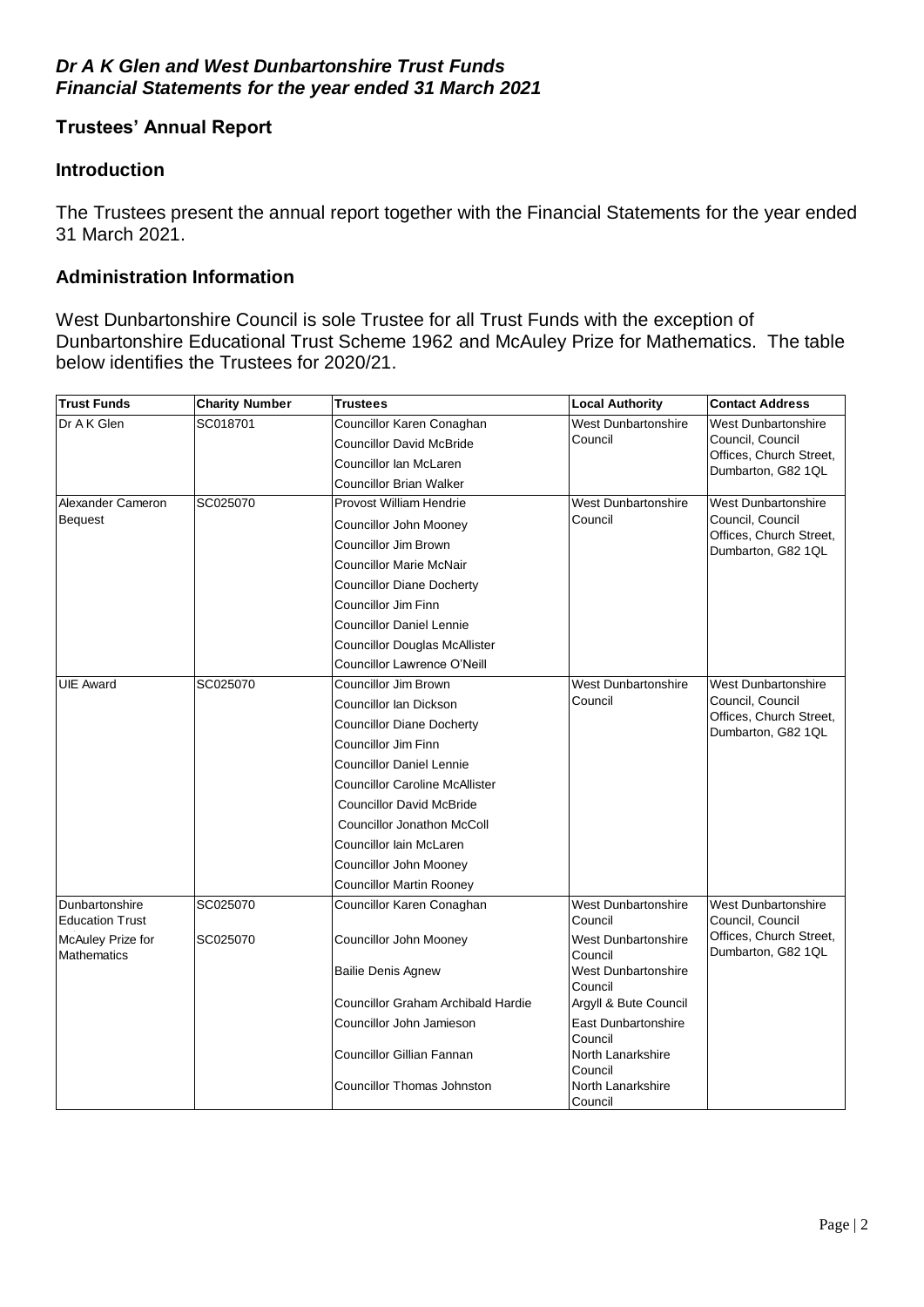# **Trustees' Annual Report (continued)**

# **Objectives and in-year activity**

The objectives and activities of each of the Trusts are detailed below:

# **SC018701 – Dr A K Glen**

 This fund is for the benefit of the people of Dumbarton, to assist and relieve those in need by reason of age.

# **SC025070** – **West Dunbartonshire Trusts**

- Alexander Cameron Bequest for the benefit of the people of Clydebank to assist those in need by reason of age, ill health, disability, financial hardship or other disadvantage;
- UIE Award for students studying apprenticeships or training in industry;
- Dunbartonshire Educational Trust Scheme 1962- awards educational prizes and bursaries; and
- McAuley Prize for Mathematics provides prizes for those studying maths and computing.

# **Trusts with no in-year activity**

All trusts are advertised on West Dunbartonshire Council's website and details have been passed to West Dunbartonshire Community and Volunteering Service (WDCVS) to publicise them. However, due to the COVID-19 pandemic, a number of voluntary groups who would normally consider applications for grant were not active, resulting in only one application being received in year. The application was for the Alexander Cross Cameron Fund, which, following consideration of the grant application concluded that the application did not meet the objectives of the Fund, which resulted in a nil award.

No other Trust met during 2020/21.

Specifically regarding the UIE Award Trust, work continues to progress to review and modernise the Trust's governance arrangements to encourage funding applications in the future.

Specific to the Trustees for the Dunbartonshire Educational Trust Scheme 1962 and the McAuley Prize for Mathematics, the Trustees continue to seek clarification as to amendments to the governance arrangements. As these Trusts are governed by statute, discussions are ongoing between the Council (as Administrator) and Scottish Ministers and Office of the Scottish Charity Regulator (OSCR) regarding these arrangements.

#### **Structure and Governance**

Dr A K Glen and West Dunbartonshire Trust Funds are registered with the OSCR. The governance arrangements are under the control of West Dunbartonshire Council (the Council), which appoints trustees as required. Currently, trustees are elected members of West Dunbartonshire Council with the exception of the Dunbartonshire Education Trust Scheme 1962 and McAuley Prize for Mathematics. The trustees of both the Dunbartonshire Educational Trust and the McAuley Prize for Mathematics are elected members from West Dunbartonshire Council, Argyll & Bute Council, East Dunbartonshire Council and North Lanarkshire Council.

Following a review of the governance documents, it was agreed at Council on 31 August 2016 that the remaining Trust Funds would be delegated to sub-committees as follows: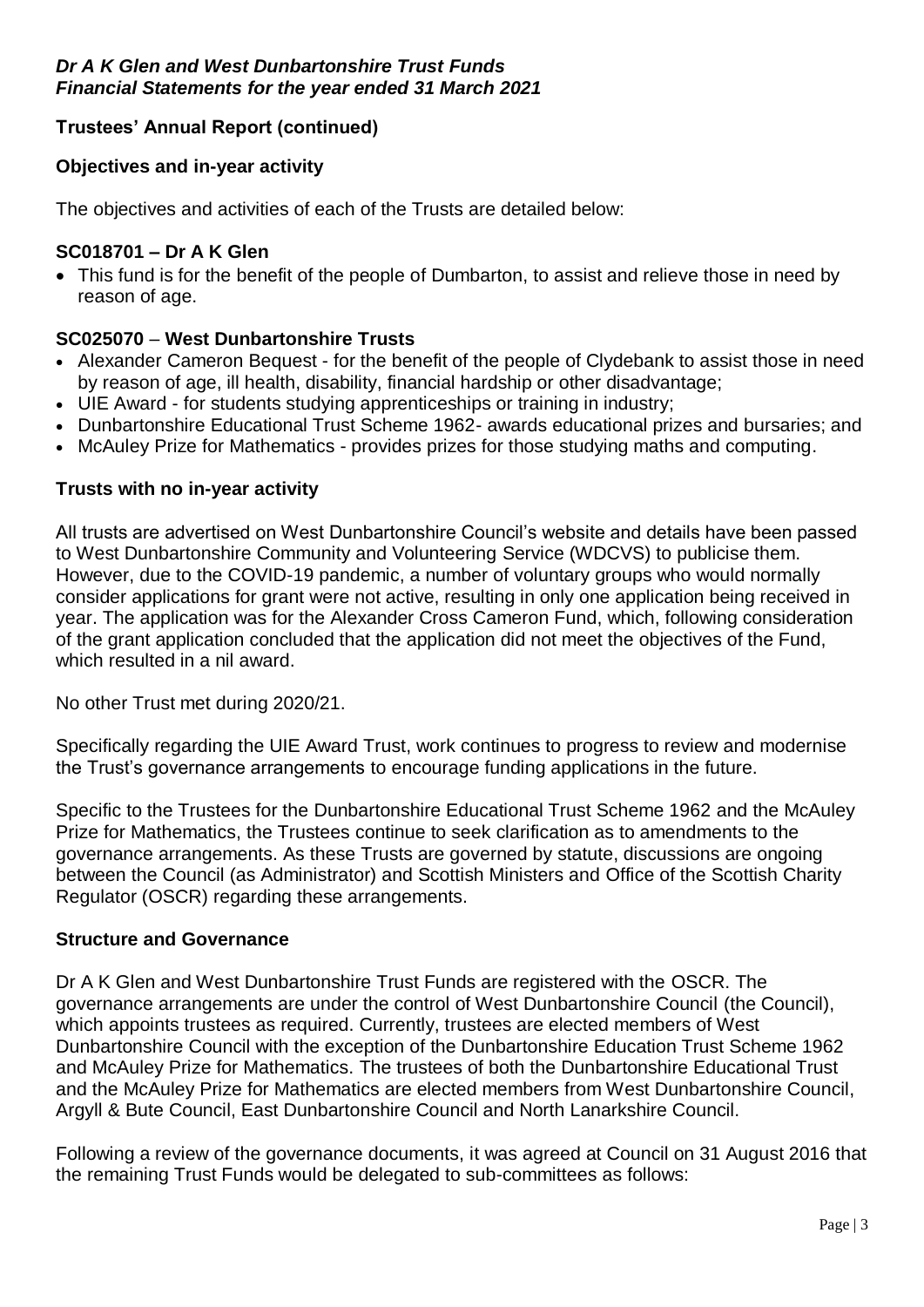# **Trustees' Annual Report (continued)**

#### **Structure and Governance (continued)**

| l Trust                   | <b>Delegation</b>                  |
|---------------------------|------------------------------------|
| Alexander Cameron Bequest | <b>Alexander Cameron Committee</b> |
| I Dr A K Glen Fund        | Dumbarton Trust Sub-Committee      |

The trustees have overall responsibility for ensuring that there are appropriate systems of control, financial and otherwise. They are also responsible for keeping proper accounting records which disclose with reasonable accuracy at any time the financial position of the Trusts and enable them to ensure that the Financial Statements comply with Charities Accounts (Scotland) Regulations 2006. They are also responsible for safeguarding the assets of the charity and hence responsible for taking reasonable steps for the prevention and detection of fraud and other irregularities and to provide reasonable assurances that:

- The trusts are operating efficiently and effectively;
- Assets are safeguarded against unauthorised use and disposition;
- Proper records are maintained and financial information used by the charities is reliable; and
- The trusts comply with relevant laws and regulations.

The systems of internal controls are designed to provide reasonable, but not absolute, assurance against material misstatement or loss. The systems of internal control follow those of the West Dunbartonshire Council itself and, as such, much of this is delegated to the Council's Chief Officer - Resources. The Council continually seeks to improve the effectiveness of its systems of internal control so that any irregularities are either prevented or quickly detected. The systems of internal control are based on a framework of regular management information, financial regulations, financial and administrative procedures (including segregation of duties), management supervision and a system of delegation and accountability.

The Financial Statements and Trustees Report are prepared by the Finance Service within West Dunbartonshire Council.

The appointed external auditors are Audit Scotland. The Council has agreed to meet the cost of this audit and not pass this on to the trusts. This is to provide additional financial support to the trusts, ensuring that core funds are not eroded, and objectives can continue to be achieved.

The Trustees only meet as and when required during the year and will ensure that the required accounting arrangements are adhered to.

#### **Management of Funds and Investment Policy**

Decisions regarding the management of the trusts are made by the Trustees. Trustees rely on the expertise of Council staff to manage the investments to ensure the maximum return at the least risk to the Trusts. In this way, the income stream for the future benefit of the Trusts is protected.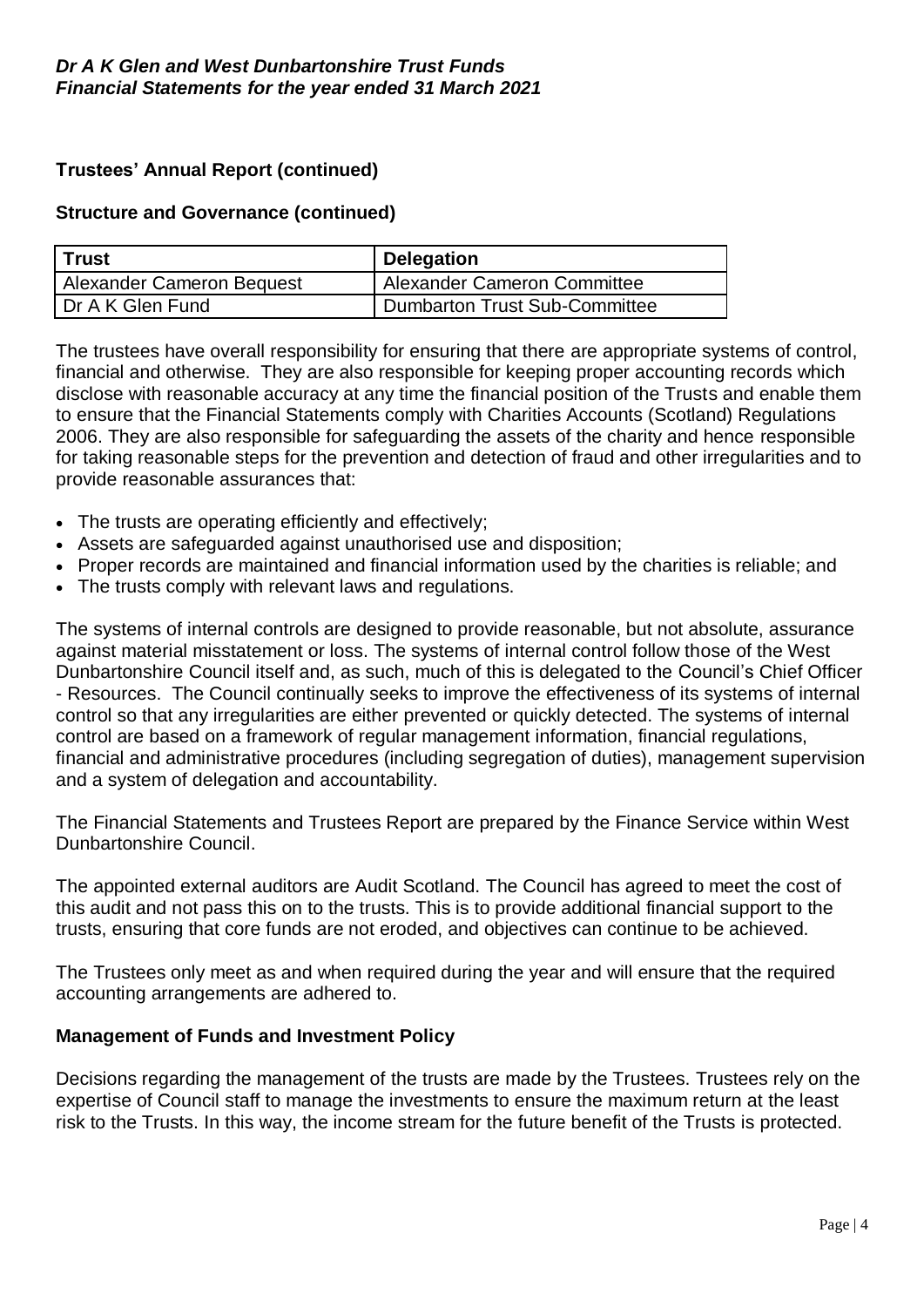# **Trustees' Annual Report (continued)**

#### **Management of Funds and Investment Policy (continued)**

Funds available are invested each year with interest earned. Investments are made both internally and externally, with the majority invested in the Council's Loans Fund and externally managed by West Dunbartonshire Council.

#### **Performance**

Income for Dr A K Glen & West Dunbartonshire Trusts comes from investment returns. The average interest rate for any internal investments with the Council's loans fund was 0.25%.

Following a Trustee decision in 2019/20, Alexander Cross Cameron has an element of their funds in a fixed interest agreement (2.52%) which resulted in an additional £1,694 in interest gained during 2020/21.

Dunbartonshire Educational Trust Scheme 1962 continues to receive income from external investments i.e. 3% Clydeport and 4% Clydeport Consolidated Stock. These investments are managed by West Dunbartonshire Council and achieved investment income of £5 in 2020/21 (£10 in 2019/20).

#### **Financial Review**

The total balance on the Trusts as at 31 March 2021 (including stocks) is £279,783.

On 8<sup>th</sup> July 2016 Clydeport Operations Ltd delisted 3% and 4% stocks from the London Stock Exchange. These are stocks held by Dumbarton Educational Trust. Until further information is available it has been assumed that the balance of this stock has remained the same as the previous year (£218).

The trusts held cash and bank balances at 31 March 2021 of £279,565. Reserves are held by the Council on behalf of the trusts and revenue income, generated from investment interest that has not been disbursed at 31 March every year, is invested in line with the investment policy outlined above.

#### **Declaration**

This report was signed on behalf of the Trustees on 17 November 2021 by:

Councillor Jonathan McColl West Dunbartonshire Council 17 November 2021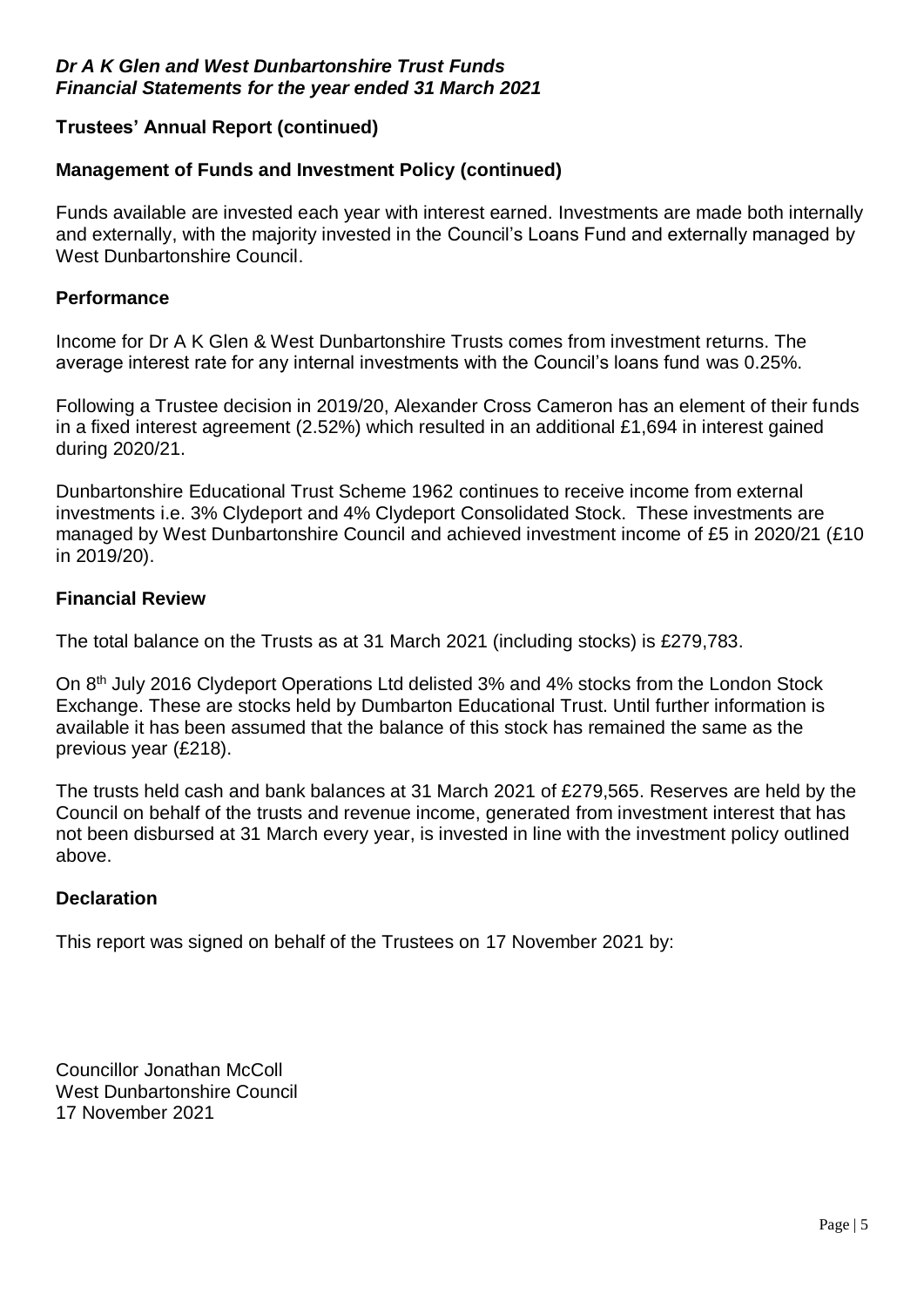# **Statement of Receipts and Payments Account**

| Restated        | <b>Restated</b> | <b>Restated</b>                    |                                                    |                 |         |                                    |
|-----------------|-----------------|------------------------------------|----------------------------------------------------|-----------------|---------|------------------------------------|
| <b>Receipts</b> |                 | <b>Payments (Surplus) /Deficit</b> |                                                    | <b>Receipts</b> |         | <b>Payments (Surplus) /Deficit</b> |
| 2019/20         | 2019/20         | 2019/20                            |                                                    | 2020/21         | 2020/21 | 2020/21                            |
| £               | £               | £                                  |                                                    | £               | £       | £                                  |
| (675)           | 0               |                                    | (675) Dunbartonshire Educational Trust Scheme 1962 | (232)           | 0       | (232)                              |
| (161)           | 0               |                                    | (161) McAuley Prize for Mathematics                | (55)            | 0       | (55)                               |
| (875)           | 5,337           |                                    | 4,462 Alexander Cameron Bequest                    | (2, 138)        | 0       | (2, 138)                           |
| (182)           | 0               |                                    | (182) Dr AK Glen                                   | (62)            | 0       | (62)                               |
| (182)           | 0               |                                    | (182) UIE Award                                    | (62)            | 0       | (62)                               |
| (2,075)         | 5,337           |                                    | 3.262 Total                                        | (2,549)         | 0       | (2, 549)                           |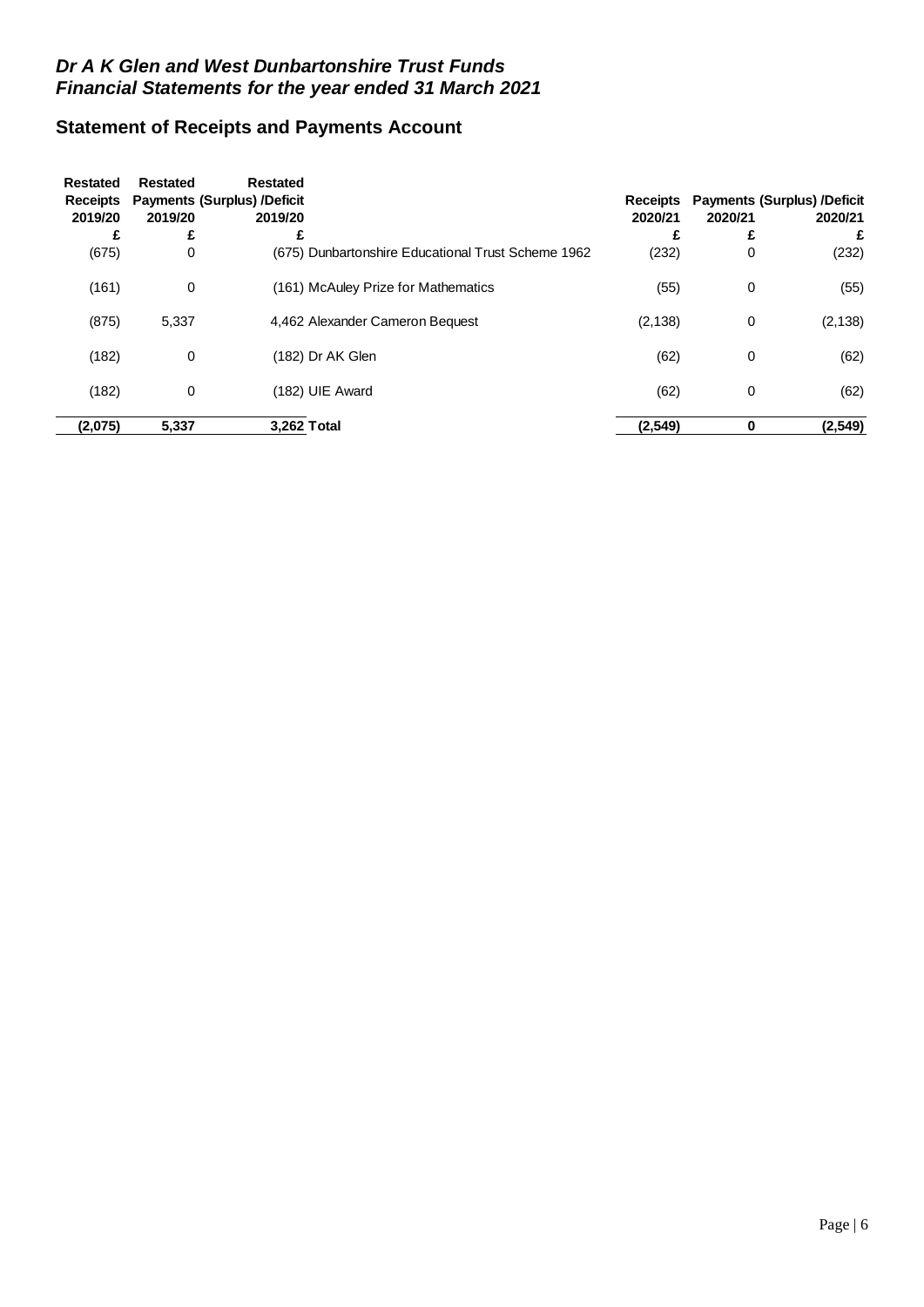# **Statement of Balances as at 31 March 2021**

| <b>Restated</b>        | <b>Restated</b><br>(Surplus) | <b>Restated</b><br><b>Closing</b> |             |                                                 | <b>Opening</b> | (Surplus) | Closing        |
|------------------------|------------------------------|-----------------------------------|-------------|-------------------------------------------------|----------------|-----------|----------------|
| <b>Opening Balance</b> | /Deficit                     | <b>Balance</b>                    |             |                                                 | <b>Balance</b> | /Deficit  | <b>Balance</b> |
| 2019/20                | 2019/20                      | 2019/20                           | <b>Note</b> | <b>Cash and Bank</b>                            | 2020/21        | 2020/21   | 2020/21        |
| £                      | £                            | £                                 |             |                                                 | £              | £         | £              |
| (89, 526)              | (675)                        | (90, 201)                         |             | Dunbartonshire Educational Trust<br>Scheme 1962 | (90, 201)      | (232)     | (90, 433)      |
| (21,668)               | (161)                        | (21, 829)                         |             | <b>McAuley Prize for Mathematics</b>            | (21, 829)      | (55)      | (21, 884)      |
| (120,100)              | 4,462                        | (115, 638)                        |             | Alexander Cameron Bequest                       | (115, 638)     | (2, 138)  | (117, 776)     |
| (24, 488)              | (182)                        | (24, 670)                         |             | Dr AK Glen                                      | (24,670)       | (62)      | (24, 732)      |
| (24,497)               | (182)                        | (24, 679)                         |             | <b>UIE Award</b>                                | (24,679)       | (62)      | (24, 741)      |
| (280,279)              | 3,262                        | (277, 017)                        |             | <b>Total Cash and Bank</b>                      | (277,017)      | (2, 549)  | (279, 566)     |
|                        |                              |                                   |             | <b>Investment</b>                               |                |           |                |
| (218)                  | 0                            | (218)                             | 5           | Dunbartonshire Educational Trust<br>Scheme 1962 | (218)          | 0         | (218)          |
| (218)                  | 0                            | (218)                             |             | <b>Total Investment</b>                         | (218)          | 0         | (218)          |
| (280,497)              | 3,262                        | (277, 235)                        |             | <b>Overall Total</b>                            | (277,235)      | (2,549)   | (279,784)      |

All funds are unrestricted which means they may be used for any purpose relevant to the Trust Fund.

The audited Financial Statements were issued on 17 November 2021.

Signed on behalf of the Trustees by:-

Councillor Jonathan McColl West Dunbartonshire Council 17 November 2021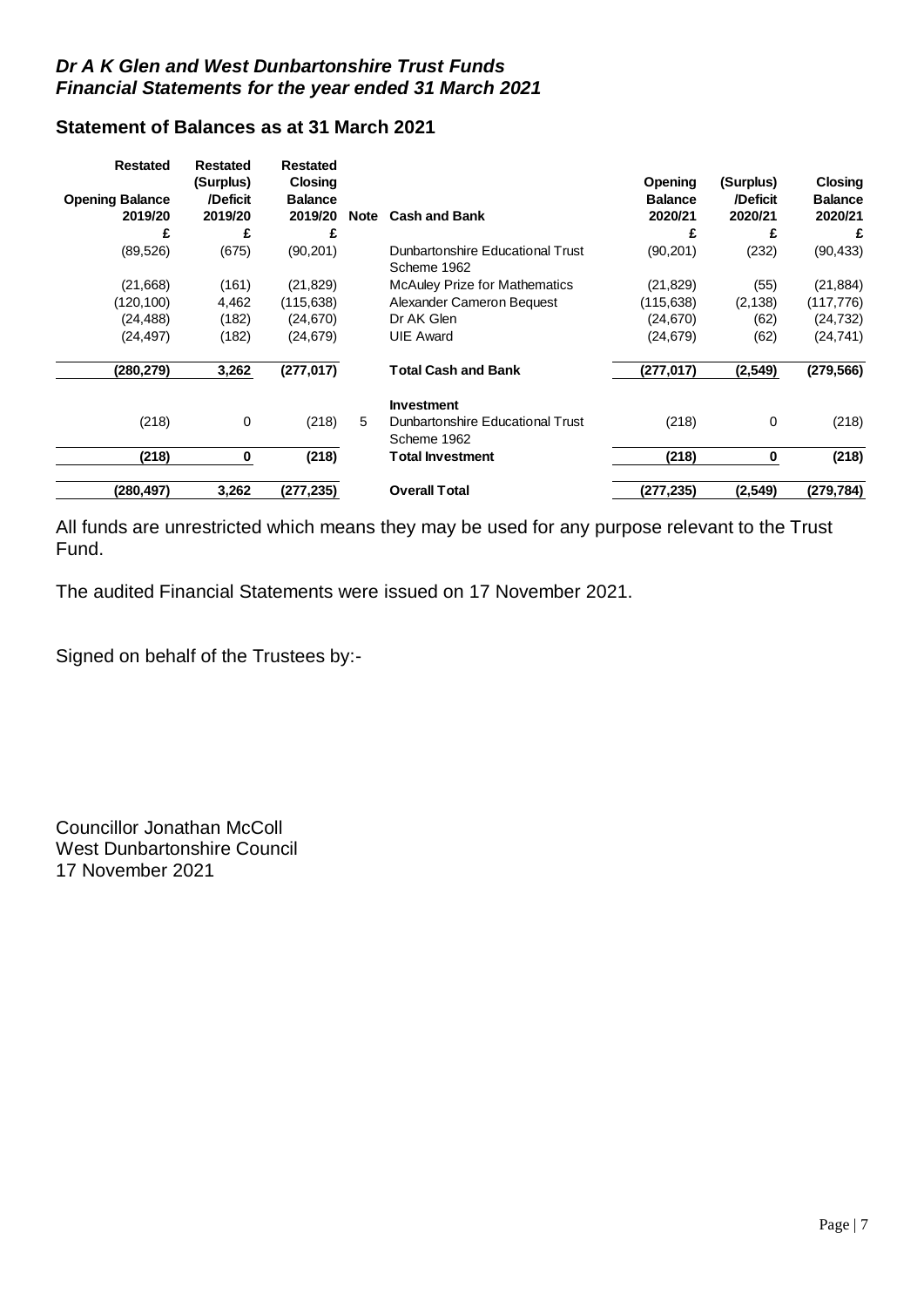# **Notes to the Financial Statements**

# **Note 1 - Basis of Accounting**

The Financial Statements have been prepared on a receipts and payments basis and in accordance with the Charities & Trustee Investment (Scotland) Act 2005 and the Charities Accounts (Scotland) Regulations 2006.

# **Note 2 – Trustee Remuneration, Expenses and Related Party Transactions**

- No remuneration or expenses were paid to the Trustees or any connected persons during the 2020/21;
- The Trusts received interest of £2,541 from the Council at 31 March 2021, and all transactions incoming and outgoing are made via the Council's bank accounts; and
- The Council has not charged the charity any fees for legal, financial or administrative services provided during the year.

# **Note 3 – Grants**

Due to the COVID-19 pandemic, in 2020/21 no grants were awarded.

# **Note 4 – Cash and Bank Balances**

During the year the trusts balances were held by the Council, which manages the administration of the funds on behalf of the Trustees. No costs were incurred by the trusts for this administration. The Council also acts as the banker for the trusts and, as detailed above, all transactions incoming and outgoing are made via the Council's accounts. The balances are repayable on demand. Interest is paid on balances**.**

#### **Note 5 – Investment**

Dunbartonshire Educational Trust - The investment valuation of £218 (shown in the table below) is the market value as at 31 March 2016, as valued by West Dunbartonshire Council. Notification was received that the stocks were delisted in July 2016. There has been no further update on this and therefore the assumption is that the market price remains the same.

| <b>Purchase</b> | <b>Market</b> |                              | Purchase    | <b>Market</b> |
|-----------------|---------------|------------------------------|-------------|---------------|
| Price as at     | Price as at   |                              | Price as at | Price as at   |
| 31 March        | 31 March      |                              | 31 March    | 31 March      |
| 2019            |               | 2019 Investment              | 2020        | 2020          |
| f               |               |                              | f           |               |
| (289)           |               | (199) 4% Clydeport authority | (289)       | (199)         |
| 35)             |               | (19) 3% Clydeport Authority  | (35)        | (19)          |
| (324)           |               | (218) Total                  | (324)       | (218)         |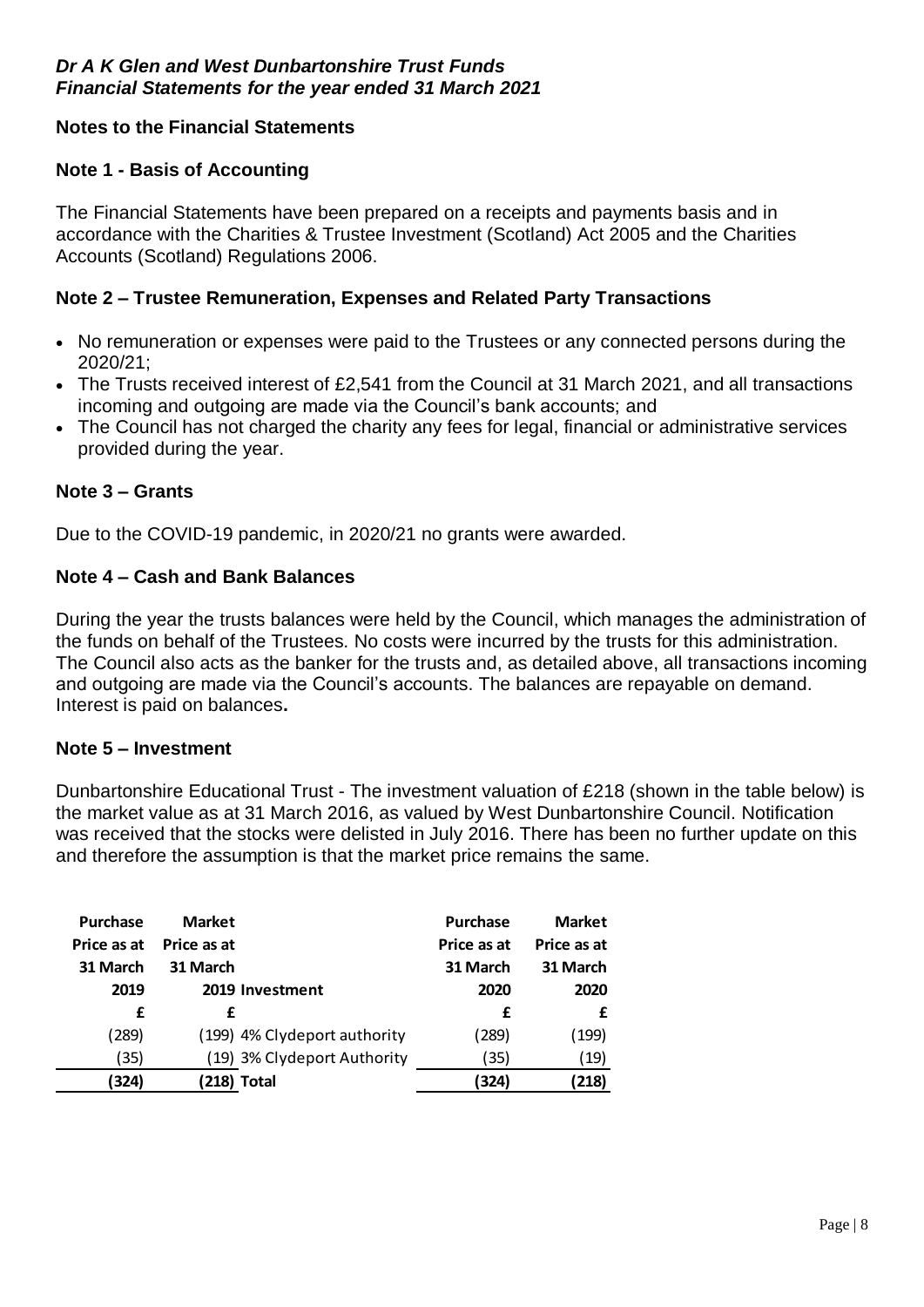# **Notes to the Financial Statements (continued)**

#### **Note 5 – Investment (continued)**

Alexander Cross Cameron – Following the decision on 19 February, £40,000 was invested on a short term variable interest rate basis, with the remainder invested on a fixed term basis with West Dunbartonshire Council for two years at 2.52%.

#### **Note 6 – Audit Fee**

The audit fee for the year of £2,100 (£2,100 2019/20) was absorbed by West Dunbartonshire Council.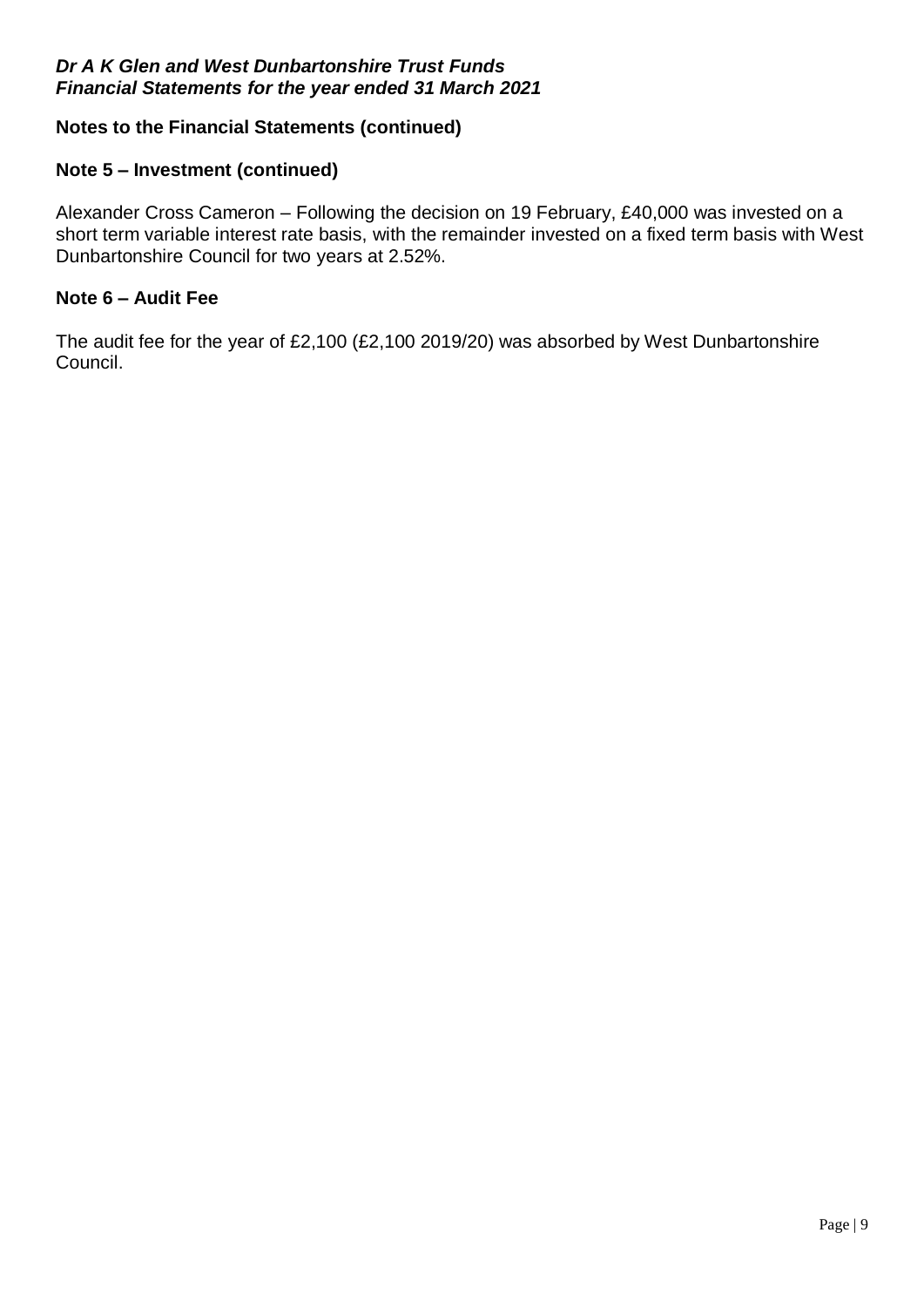#### **Independent auditor's report to the trustees of Dr A K Glen & West Dunbartonshire Trust Funds and the Accounts Commission**

#### **Report on the audit of the financial statements**

#### **Opinion on financial statements**

I certify that I have audited the financial statements in the annual report and financial statements of Dr A K Glen & West Dunbartonshire Trust Funds for the year ended 31 March 2021 under Part VII of the Local Government (Scotland) Act 1973 and section 44(1)(c) of the Charities and Trustee Investment (Scotland) Act 2005. The financial statements comprise the Statement of Receipts and Payments, the Statement of Balances and notes to the financial statements, including a summary of significant accounting policies. The financial reporting framework that has been applied in their preparation is applicable law and a receipts and payments basis.

In my opinion the accompanying financial statements:

- properly present the receipts and payments of the charities for the year ended 31 March 2021 and their statement of balances at that date; and
- have been prepared in accordance with the requirements of the Charities and Trustee Investment (Scotland) Act 2005, and regulations 9(1),(2) and (3) of The Charities Accounts (Scotland) Regulations 2006.

#### **Basis for opinion**

I conducted my audit in accordance with applicable law and International Standards on Auditing (UK) (ISAs (UK)), as required by the [Code of Audit Practice](http://www.audit-scotland.gov.uk/uploads/docs/report/2016/code_audit_practice_16.pdf) approved by the Accounts Commission for Scotland. My responsibilities under those standards are further described in the auditor's responsibilities for the audit of the financial statements section of my report. I am independent of the charities in accordance with the ethical requirements that are relevant to my audit of the financial statements in the UK including the Financial Reporting Council's Ethical Standard, and I have fulfilled my other ethical responsibilities in accordance with these requirements. I believe that the audit evidence I have obtained is sufficient and appropriate to provide a basis for my opinion.

#### **Responsibilities of the trustees for the financial statements**

The trustees are responsible for the preparation of financial statements which properly present the receipts and payments of the charities, and for such internal control as the trustees determine is necessary to enable the preparation of financial statements that are free from material misstatement, whether due to fraud or error.

#### **Auditor's responsibilities for the audit of the financial statements**

My objectives are to obtain reasonable assurance about whether the financial statements as a whole are free from material misstatement, whether due to fraud or error, and to issue an auditor's report that includes my opinion. Reasonable assurance is a high level of assurance, but is not a guarantee that an audit conducted in accordance with ISAs (UK) will always detect a material misstatement when it exists. Misstatements can arise from fraud or error and are considered material if, individually or in the aggregate, they could reasonably be expected to influence the economic decisions of users taken on the basis of these financial statements.

Irregularities, including fraud, are instances of non-compliance with laws and regulations. I design procedures in line with my responsibilities outlined above to detect material misstatements in respect of irregularities, including fraud. Procedures include: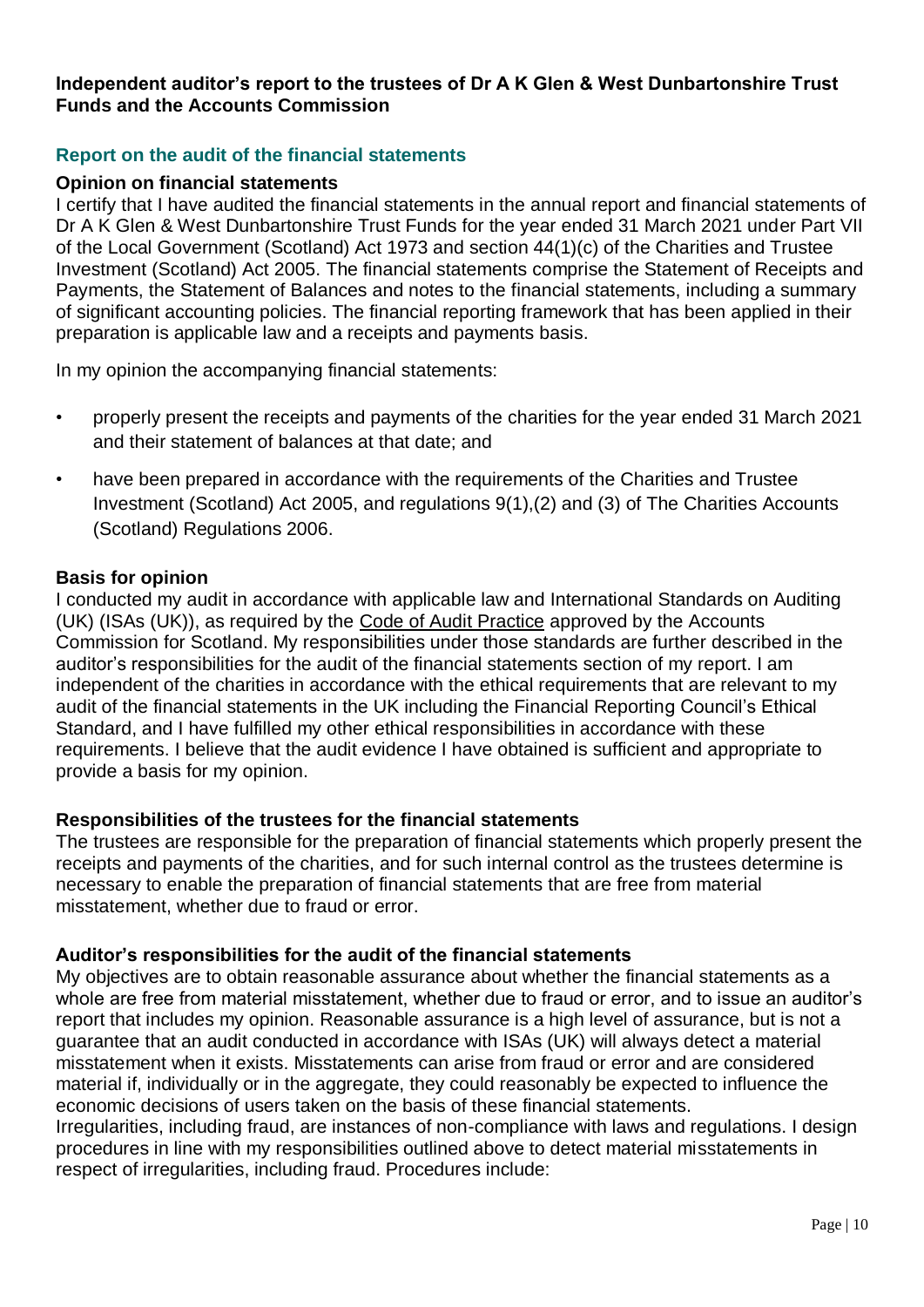- obtaining an understanding of the applicable legal and regulatory framework and how the charities are complying with that framework;
- identifying which laws and regulations are significant in the context of the charities;
- assessing the susceptibility of the financial statements to material misstatement, including how fraud might occur; and
- considering whether the audit team collectively has the appropriate competence and capabilities to identify or recognise non-compliance with laws and regulations.

The extent to which my procedures are capable of detecting irregularities, including fraud, is affected by the inherent difficulty in detecting irregularities, the effectiveness of the charities' controls, and the nature, timing and extent of the audit procedures performed. Irregularities that result from fraud are inherently more difficult to detect than irregularities that result from error as fraud may involve collusion, intentional omissions, misrepresentations, or the override of internal control. The capability of the audit to detect fraud and other irregularities depends on factors such as the skilfulness of the perpetrator, the frequency and extent of manipulation, the degree of collusion involved, the relative size of individual amounts manipulated, and the seniority of those individuals involved.

A further description of the auditor's responsibilities for the audit of the financial statements is located on the Financial Reporting Council's website [www.frc.org.uk/auditorsresponsibilities.](https://www.frc.org.uk/Our-Work/Audit-and-Actuarial-Regulation/Audit-and-assurance/Standards-and-guidance/Standards-and-guidance-for-auditors/Auditors-responsibilities-for-audit/Description-of-auditors-responsibilities-for-audit.aspx) This description forms part of my auditor's report.

# **Reporting on other requirements**

# **Statutory other information**

The trustees are responsible for the statutory other information in the annual report and financial statements. The statutory other information comprises the Trustees' Annual Report. My responsibility is to read all the statutory other information and, in doing so, consider whether the statutory other information is materially inconsistent with the financial statements or my knowledge obtained in the audit or otherwise appears to be materially misstated. If I identify such material inconsistencies or apparent material misstatements, I am required to determine whether this gives rise to a material misstatement in the financial statements themselves. If, based on the work I have performed, I conclude that there is a material misstatement of this statutory other information, I am required to report that fact. I have nothing to report in this regard. My opinion on the financial statements does not cover the statutory other information and I do not express any form of assurance conclusion thereon except to the extent explicitly stated in the following opinion prescribed by the Accounts Commission.

# **Opinion prescribed by the Accounts Commission**

In my opinion, based on the work undertaken in the course of the audit the information given in the Trustees' Annual Report for the financial year for which the financial statements are prepared is consistent with the financial statements and that report has been prepared in accordance with The Charities Accounts (Scotland) Regulations 2006.

# **Matters on which I am required to report by exception**

I am required by The Charity Accounts (Scotland) Regulations 2006 to report to you if, in my opinion: